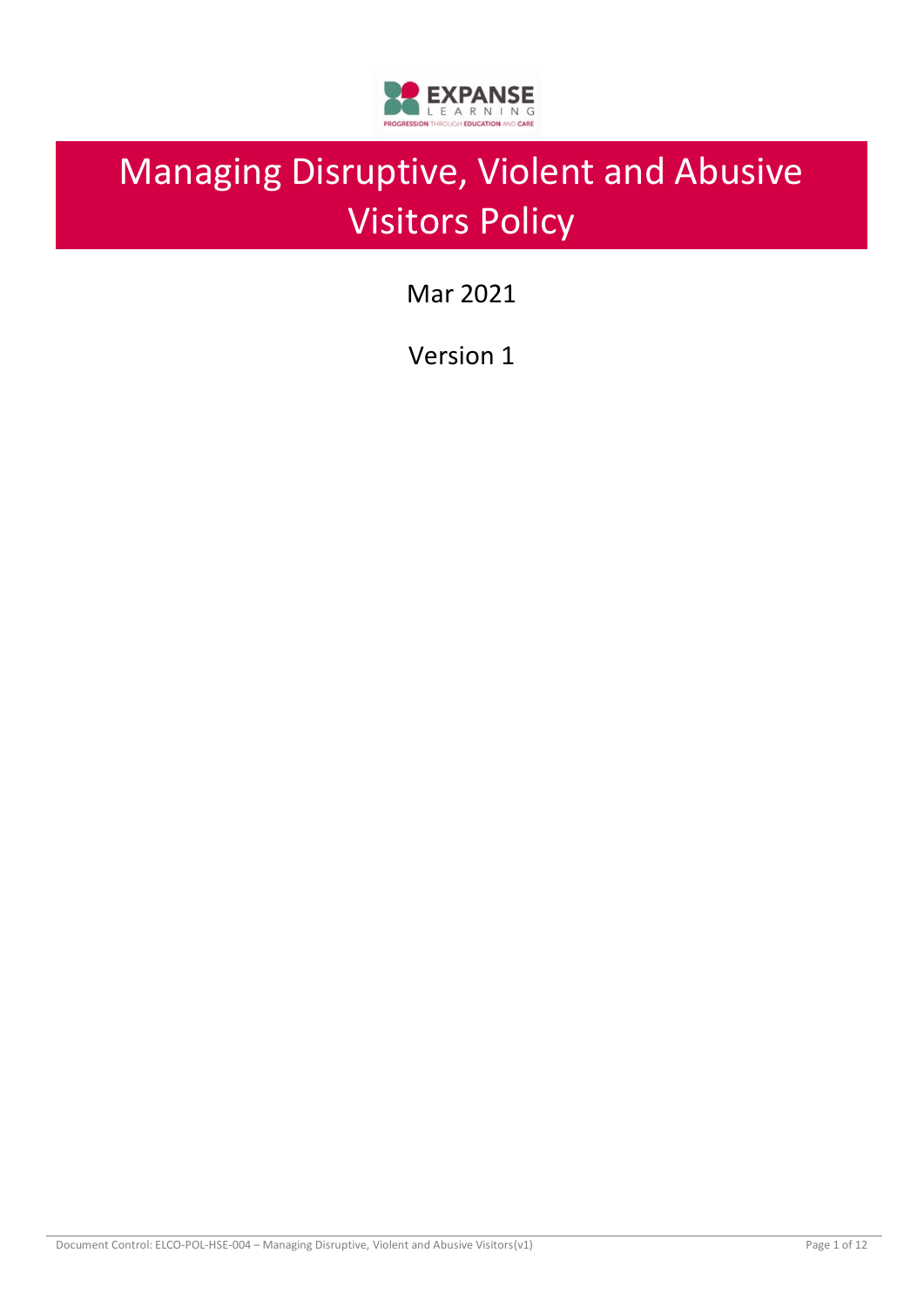#### **1. Scope**

This policy applies to all staff at Expanse Learning College (Hereafter the college)

#### **2. Introduction**

Expanse Learning encourages close links with parents and the community. Our college must be a place where children and parents feel safe and free from harm or abuse. Relationships between staff and visitors, especially parents/carers, demonstrate mutual respect and recognition of shared responsibility for students' welfare and educational progress.

The vast majority of parents, carers and others visiting our college are supportive and exhibit good conduct to young people. However, on very rare occasions, visitors may show aggression, verbal and or physical abuse towards members of college staff or the wider community, including parents. We expect parents and other visitors to behave in a reasonable manner towards members of college staff and members of the wider community.

This policy is intended to provide a frame of reference for the Head of College and staff on how to reduce the risk of violence in colleges.

The guidelines will cover how to:

- o protect staff from all forms of violence whenever possible
- o identify potential risks of violence
- o formulate an action plan and statement of intent
- o record incidents
- o develop preventative strategies
- o support staff who are victims of violence

#### **3. Defining Violence**

The definition of violence is:

#### *"any incident in which an employee is abused, threatened or assaulted by a student, parent or member of the public in circumstances arising out of the course of his or her employment."*

Violence, aggressive or threatening behaviour and abuse against college staff or other members of the college community will not be tolerated.

This policy outlines the steps that will be taken where behaviour is unacceptable.

The value and beliefs of the college which form the basis of this policy are:

- o All violence is unacceptable, whatever form it takes and whatever reasons are cited for it.
- o We recognise the risks to staff from violence at work and the obligations of the organisation to minimise the risks.
- $\circ$  Dealing with, or being subject to, violent behaviour is not considered to be a failure on the part of the employee.
- o Violence is not considered to be an acceptable part of any job, nor is it part of the duties of an employee to accept violent behaviour.
- o We recognise the potentially damaging effects of violence on individuals, work performance and the organisation as a whole, and are committed to combating it.

Serious or unacceptable types of behaviour directed towards college staff or members of the wider community include:

- o shouting, either in person or over the telephone
- o physical intimidation e.g., standing very close to her/him
- o the use of aggressive hand gestures
- o threatening behaviour
- o shaking or holding a fist towards another person
- o shouting or using abusive or foul language
- o pushing or hitting, e.g., slapping, punching and kicking
- o spitting
- o breaching the college's security procedures

#### *This is not an exhaustive list but seeks to provide illustrations of such behaviour*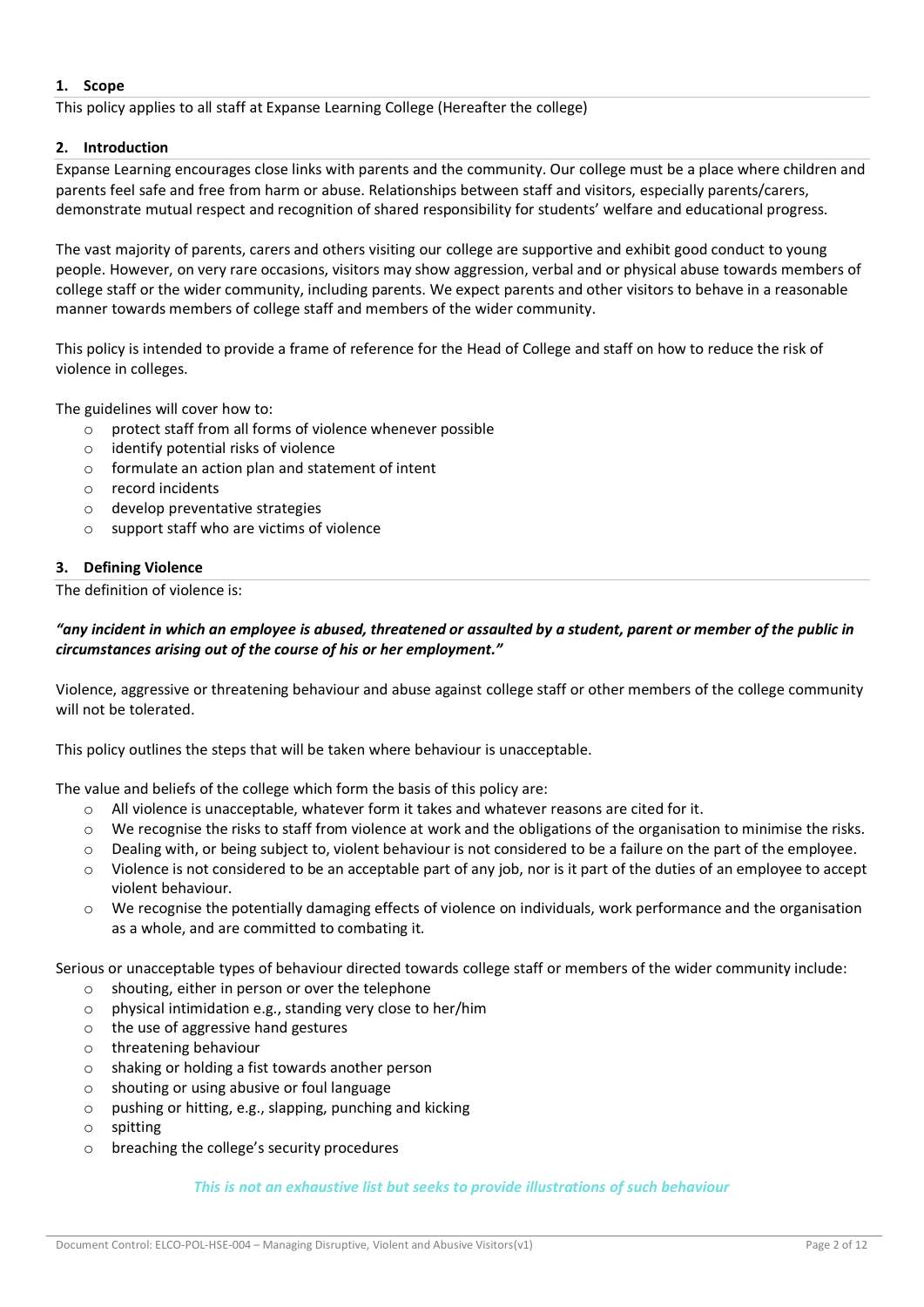## **4. Unacceptable behaviour may result in the police and the relevant Local Authority being informed of the incident.**

#### *Procedure to be followed*

If a parent/carer behaves in an unacceptable way towards a member of the college community, the Head of College or appropriate senior staff will seek to resolve the situation through discussion and mediation. If necessary, the college's complaints procedures should be followed.

Where all procedures have been exhausted, and aggression or intimidation continue, or where there is an extreme act of violence, a parent or carer may be banned by the Head of College from the college premises for a period of time, subject to review.

In imposing a ban, the following steps will be taken:

- o The parent/carer will be informed, in writing, that she/he is banned from the premises, subject to review, and what will happen if the ban is breached, e.g., that police involvement or an injunction application may follow
- o Where an assault has led to a ban, a statement indicating that the matter has been reported to the local authority and the police will be included
- o The Director of Colleges and the chair of the Governing body will be informed of the ban
- o Where appropriate, arrangements for students being delivered to, and collected from the college gate will be clarified.

In implementing this policy, the college will, as appropriate, seek advice from Shared Services to ensure fairness and consistency. It is helpful to try and categorise types of assault as follows:

- Assaults by students
- Assaults from a distance i.e., hit by missile
- Assaults by students' families
- Assaults from intruders on site.

It is useful to categorise the incidents into:

- o verbal threats
- o physical attack
- o verbal abuse
- o threatening behaviour
- o rude gestures
- o Sexual or racial harassment.

Analysis of this information can help focus attention on areas where potential for violence is greatest.

#### **5. Risk Assessments**

Carrying out a risk assessment will allow the college to review the level of risk in all activities. This will help provide a clear understanding of where the weaknesses lie in the current arrangements for dealing with violence.

Risk assessments:

- o may only be carried out by persons who have an appropriate level of competence through training and
- $\circ$  Must be conducted by a person who is familiar with the work situation and where there is a risk of violence.
- $\circ$  Are better carried out by two to three people rather than one individual. More guidance on risk assessment is given in Appendix 2. Having evaluated the risk, it will then be necessary to decide whether precautions are already adequate or whether further action is required.

#### **6. Reporting and Recording Incidents**

Good in-house reporting and recording systems are essential for identifying places and work activities where violence can occur. The College will:

- $\circ$  ensure that appropriate systems are in place and that staff are positively encouraged to use them to report all incidents.
- o will log all incidents of violence onto DatabridgeMIS. Any incident which occurs should be recorded accurately and as soon after the event as possible. This information can be vital if legal proceedings are instigated at a later date.

There is a clear legal requirement to report all violent incidents that result in injury to employees to the Health and Safety Executive (HSE). The use of Form SR3/5 "Accident and Violent Incident Report", Appendix 4, will ensure that the Education Department is made aware of such incidents and is able to meet the requirement of the "Reporting of Injuries, Diseases and Dangerous Occurrences Regulations" (R.I.D.D.O.R.) 1995 to report acts of physical violence connected with work, which results in a member of staff suffering an over three-day injury, directly to the HSE. All incidents meeting with the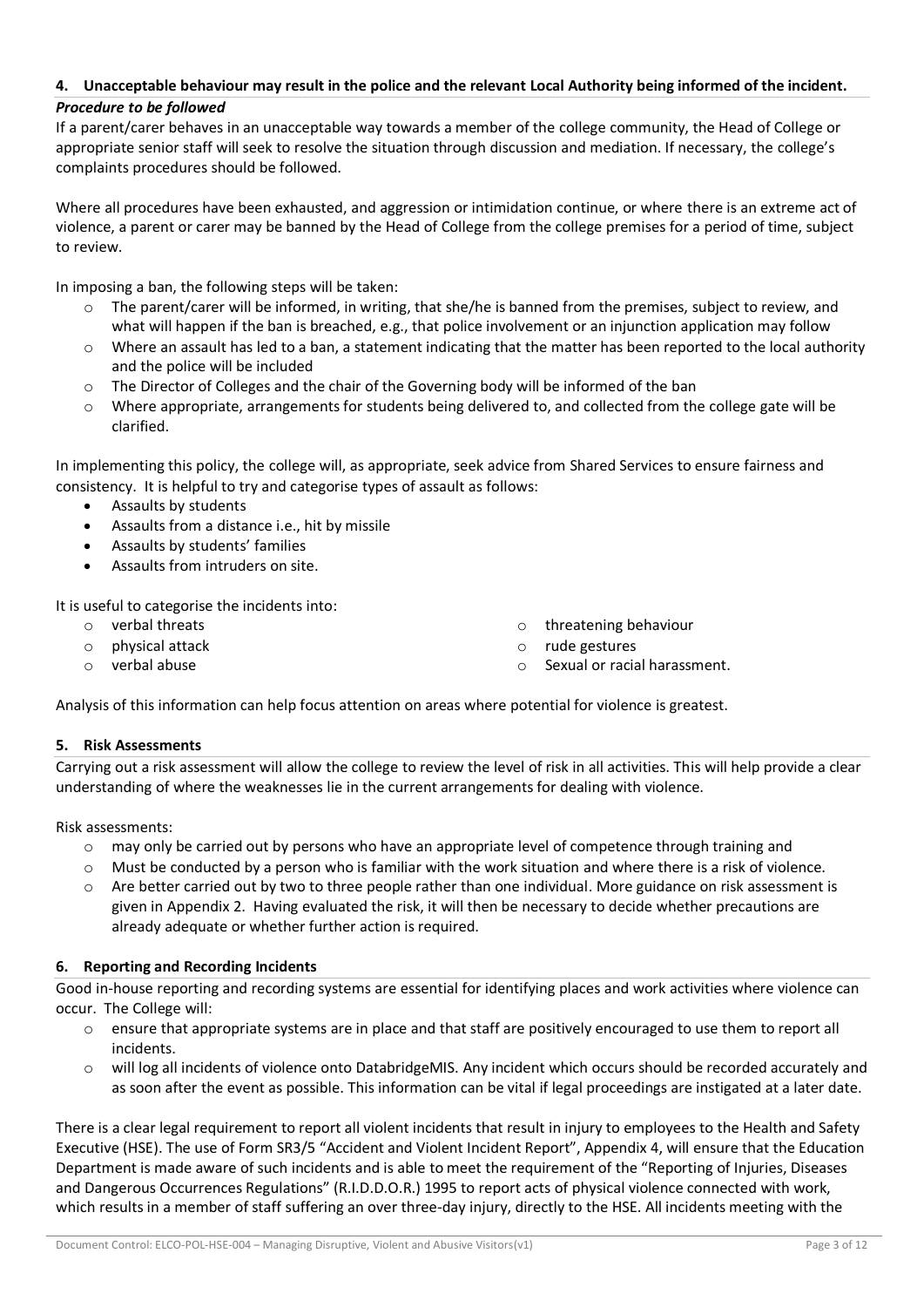definition of violence (Section 3) should be recorded in a log kept by the college and those that result in injury reported on Form SR3/5.

Members of staff will be assured that it is not a sign of personal or professional failure to be attacked or threatened and reminded that under- reporting can expose them and other staff to serious risks.

#### **7. Control Measures**

#### *Physical Aspects*

Measures for dealing with violence at college can only be affective when based upon a proper analysis of problems. The general design and physical environment of buildings can sometimes be improved to reduce the likelihood of violence.

The college will include physical control measures within the Risk Assessment such as:

- o easily identifiable and accessible reception areas
- o use of ID cards
- o limited number of entrances
- o adequate lighting.

#### *Work Practices*

Work practices and patterns will be considered in relation to risk assessment. Sometimes, specific activities can be altered so that they are carried out in ways which lessen the risks. Examples of this would be home visiting or visiting students on work experience placement. Staff involved in visits in the community may need to travel to known trouble areas, sometimes as an evening visit. The Head of College should consider whether a home visit is essential and explore other alternatives. If the visit is essential, then suggested precautions may include:

- o leaving an itinerary of the employee's movements with a responsible person
- o periodic reporting to college or to a responsible person
- o avoiding evening visits wherever possible
- o checking student records beforehand to see if the student or carers are known to be violent
- o carrying a personal alarm
- o not visiting alone.

The Head of College need to be aware that staff fears of violence can create a situation where their own uncertainty may make violence more likely and can result in unacceptable levels of stress.

#### *Dealing with Aggression*

Clear procedures are required when dealing with aggressive visitors. It is important to ensure that all staff are competent and have received appropriate guidance and training to enable them to deal with the violence that they are likely to encounter. This may be as simple as ensuring that all staff know what to do on encountering an intruder in college. It may also include clear procedures for dealing with a student or parents who is known to be violent or is being aggressive.

Developing skills and techniques in how to defuse and de-escalate confrontation may be beneficial. Examples are:

- o avoiding confrontation in front of an audience. The fewer people that are involved in an incident, the easier for the aggressor to back down without losing face
- $\circ$  asking another, preferably senior member of staff to help talk things through with the aggressor
- $\circ$  staving calm, speaking slowly so as not to be drawn into a heated argument
- $\circ$  avoid aggressive body language such as hands on hips, wagging fingers, looking down on the aggressor
- $\circ$  if in any doubt as to one's physical well-being, consideration should be given to summoning assistance appropriate to the circumstance. This may include contacting the Police.

Section 547 of the Education Act 1996 makes it a criminal offence for a person who is on college premises without legal permission to cause or permit a nuisance or disturbance. Trespassing itself does not constitute a criminal offence.

To have committed a criminal offence, an abusive individual must have been barred from the premises or have exceeded their 'implied licence', then also have caused a nuisance or disturbance.

If a college has reasonable grounds to suspect that someone has committed an offence, then they can be removed from the college by a police officer, the Senior Leadership Team or an authorised person. The authorised person within the college is the Head of College, or in his/her absence the Head of College's agreed representative. This is with proviso that in any case of trespass and nuisance which involves violence or threats of violence Police assistance should be sought.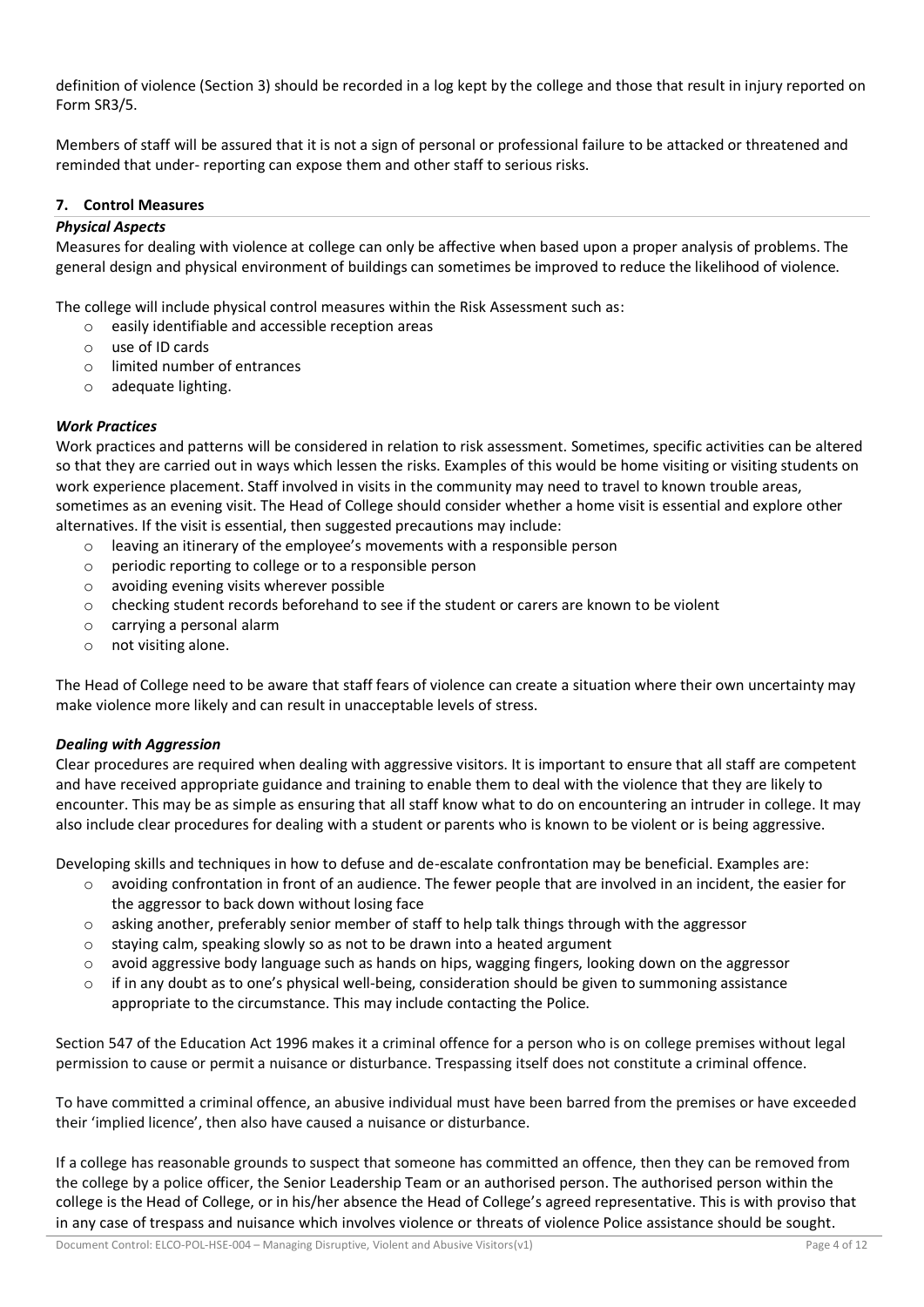Authorised staff are not advised to use physical force to remove a trespasser, other than in extreme circumstance. When faced with such a possibility the law does not allow individuals to use more force than is reasonably necessary in the circumstances.

#### *Persistent Trespass: The Case for Injunction*

In cases of persistent trespass, the college will consider the possibility of seeking an injunction against the person or people involved. The college will take a rounded view of any situation to ensure the interests and safety of staff and students are taken into account. In the right circumstances the College will be prepared to seek an injunction, provided the evidence is there to satisfy the court.

#### *Implementing the Policy*

Developing and agreeing a policy is a vital step towards a coherent organisational response to violence at work, but it is only one step. The policy needs to be implemented and procedures introduced to ensure that the policy is complied with.

The College will consider introducing standard procedures for some activities, areas and types of incidents. These procedures will help to ensure that staff faced with a potentially violent situation will react in an informed and consistent way. Examples of the types of incidents which may benefit from a procedure are:

- o working away from the main place of work
- o security procedures when working late
- o reception duties
- o interviewing parents
- o securing the premises and dealing with burglar alarm call out
- $\circ$  travelling in the line of duty
- o reception of people into the organisation and systems for identifying them while they are working
- o dealing with intruders on site
- o dealing with a parent/carer who is known to be violent or aggressive.

#### *Staff Briefing*

The College will:

- o communicate the relevant policies and procedures to staff.
- $\circ$  Ensure staff not only are aware of the policies, but that they have read and understood them.
- $\circ$  Policies will be readily available to parents/guardians and visitors to the college.

#### *Staff Training*

The Colleges will

- o Organise general and specific training in dealing with violence in order to ensure that staff are aware of the policy and internal procedures.
- o The Head of College and Senior Leadership Team who have a responsibility for ensuring that violence is managed in the College will be support by CST and the Executive Leadership Team.
- o Provide specific training in risk assessment (Shared Services).

The Head of College will assess the training needs of all their staff, including support staff.

#### *Staff Co-ordinator*

The Head of College will

- o ensure that the management of violence is co-ordinated at the College.
- o have responsibility for monitoring the incidence of violence, co- ordinating risk assessment and keeping policies and procedures up to date
- o ensure that any policies or procedures are incorporated and considered in relation to other management issues.

#### *Review*

Once the systems are in place, it is important to continue to monitor the effectiveness of control measures. Strategies that are not working or which have unforeseen consequences can then be identified and modified or replaced.

Periodical safety audits will also ensure that the procedures are in place and that staff are aware and have ownership of the procedures that should be followed.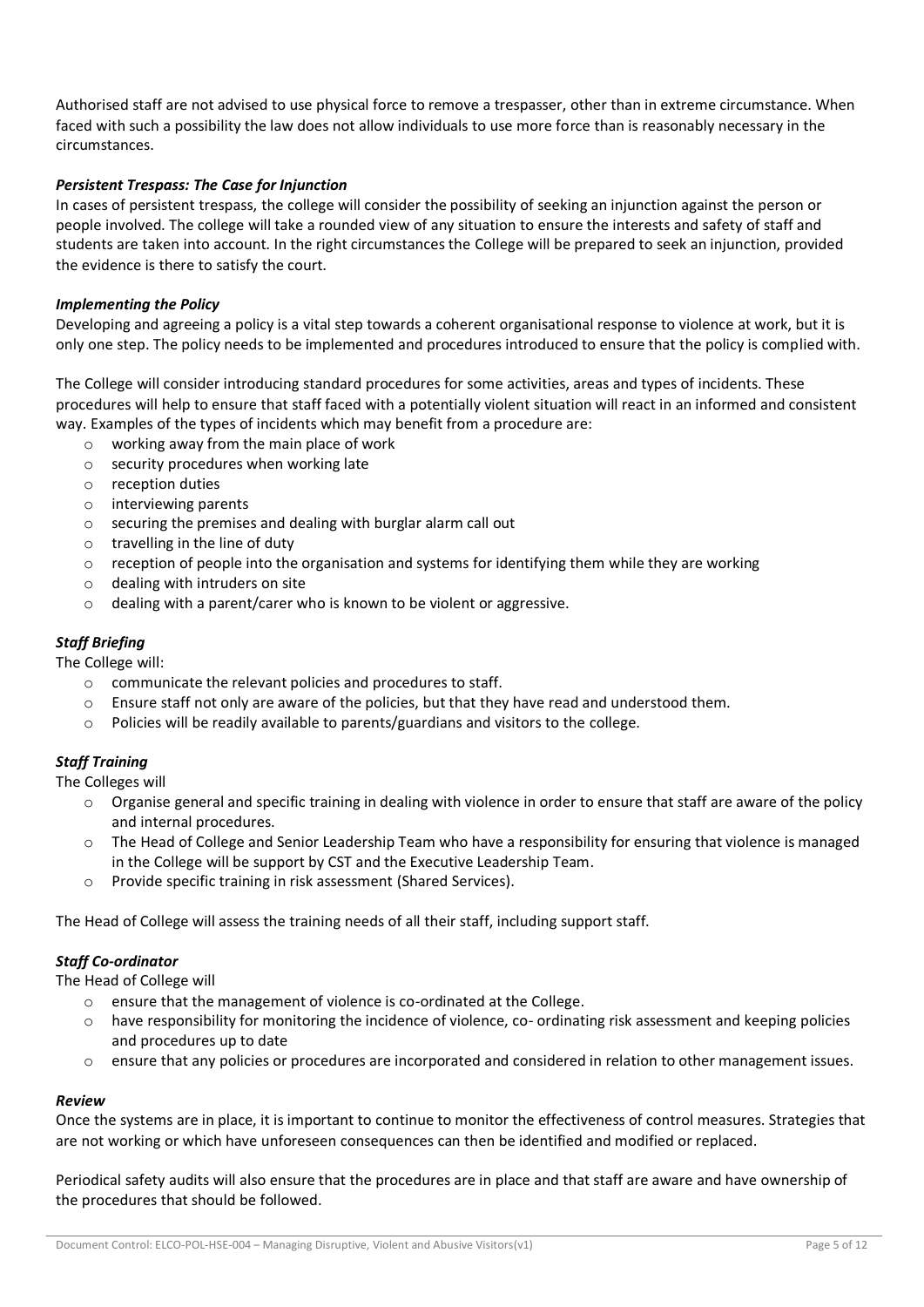#### **8. Follow-up Actions**

#### *Investigation*

It is important to ensure that violent incidents are investigated immediately, and appropriate action taken to reduce the risk of recurrence and to support the member of staff involved.

#### *De-brief*

It is important to ensure that the member(s) of staff and, if relevant, students involved are offered the opportunity to a de-briefing by the Head of College as soon as possible after the event. Where appropriate, follow-up counselling may need to be considered.

#### *Medical Check-up*

Where appropriate a medical examination, advice and support should be offered/sought.

#### *Notification of the Police*

Both the Head of College and the victim will need to consider whether the Police need to be involved. This should be standard practice in the event of violent attack or serious threatening behaviour, unless the employee objects.

#### *Standard Warning Letter*

The Head of College will consider whether it would be appropriate to write to the person in order to warn of further action should their behaviour continue. A model letter as Appendix 1. If the behaviour continues after a letter being sent from college, advice and support should be sought from the Director of Colleges/Shared Services Team. The College will then consider whether it is appropriate to send a more formal letter advising that the matter may be referred to a Solicitor.

#### *Recording the Incident*

All incidents of violence will be recorded within DatebridgeMIS. Where an injury has occurred, an SR3/5 form should be filled out and returned to the Health and Safety Section, Education Department, sample attached as Appendix 4.

#### *Follow up Support for Staff*

The extent and type of support available for victims should be dependent on the situation and the individual's needs. Support might include:

- o time away from work
- o counselling
- o compensation (e.g., criminal compensation)
- o legal advice and help in taking proceedings
- o ex-gratia payment for loss/damage to property

The type of support needed should be investigated by the Head of College at the earliest opportunity. This should occur automatically and should not be dependent on the victim having to request it. Advice and support throughout this process is available from Human Resources.

#### **9. Monitoring arrangements**

This policy will be reviewed every 12 months but can be revised as needed.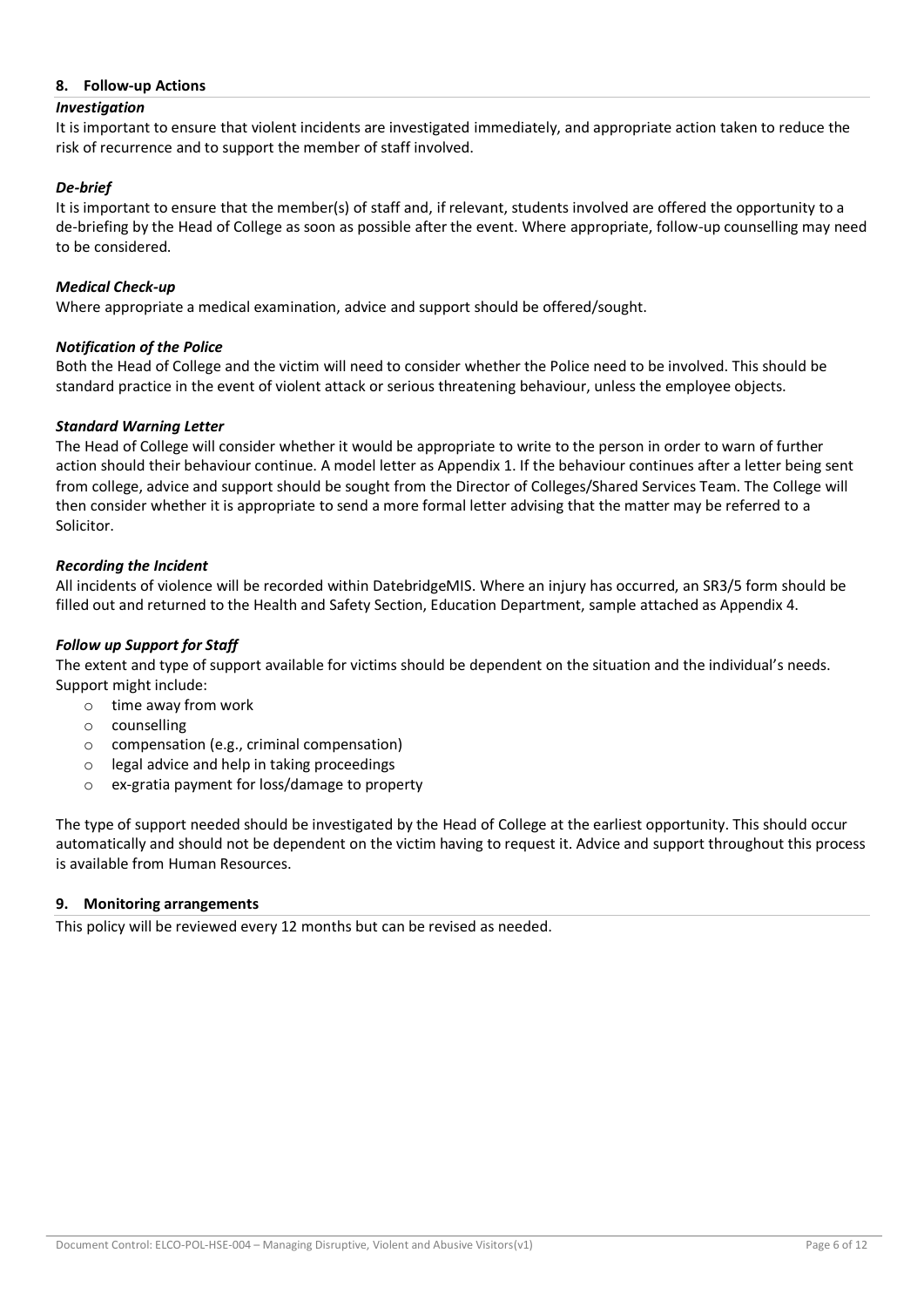**Impact of non-compliance**

| Staff:                                     | Disciplinary action                                          |
|--------------------------------------------|--------------------------------------------------------------|
| Student:                                   | Suspension, Temporary Exclusion, Permanent Exclusion         |
| Legislation/organisational:                | Reputational damage, statutory and non-regulated compliance. |
| Compliance lead:                           | Head of College/Director of College                          |
| <b>Policy Reference:</b>                   | ELCO-POL-HSE-004                                             |
| Version:                                   |                                                              |
| <b>Agreed policy location:</b>             | DatabridgeMIS and Company Webpage                            |
| Does the policy require Governor approval? | No                                                           |
|                                            |                                                              |

**Approval**



**Version Control**

| <b>ACIMINI COUNDI</b> |            |             |                    |  |  |  |
|-----------------------|------------|-------------|--------------------|--|--|--|
| Version               | Date       | Revision    | <b>Review Date</b> |  |  |  |
|                       | 01/03/2021 | First Issue | 01/03/2022         |  |  |  |
|                       |            |             |                    |  |  |  |
|                       |            |             |                    |  |  |  |
|                       |            |             |                    |  |  |  |
|                       |            |             |                    |  |  |  |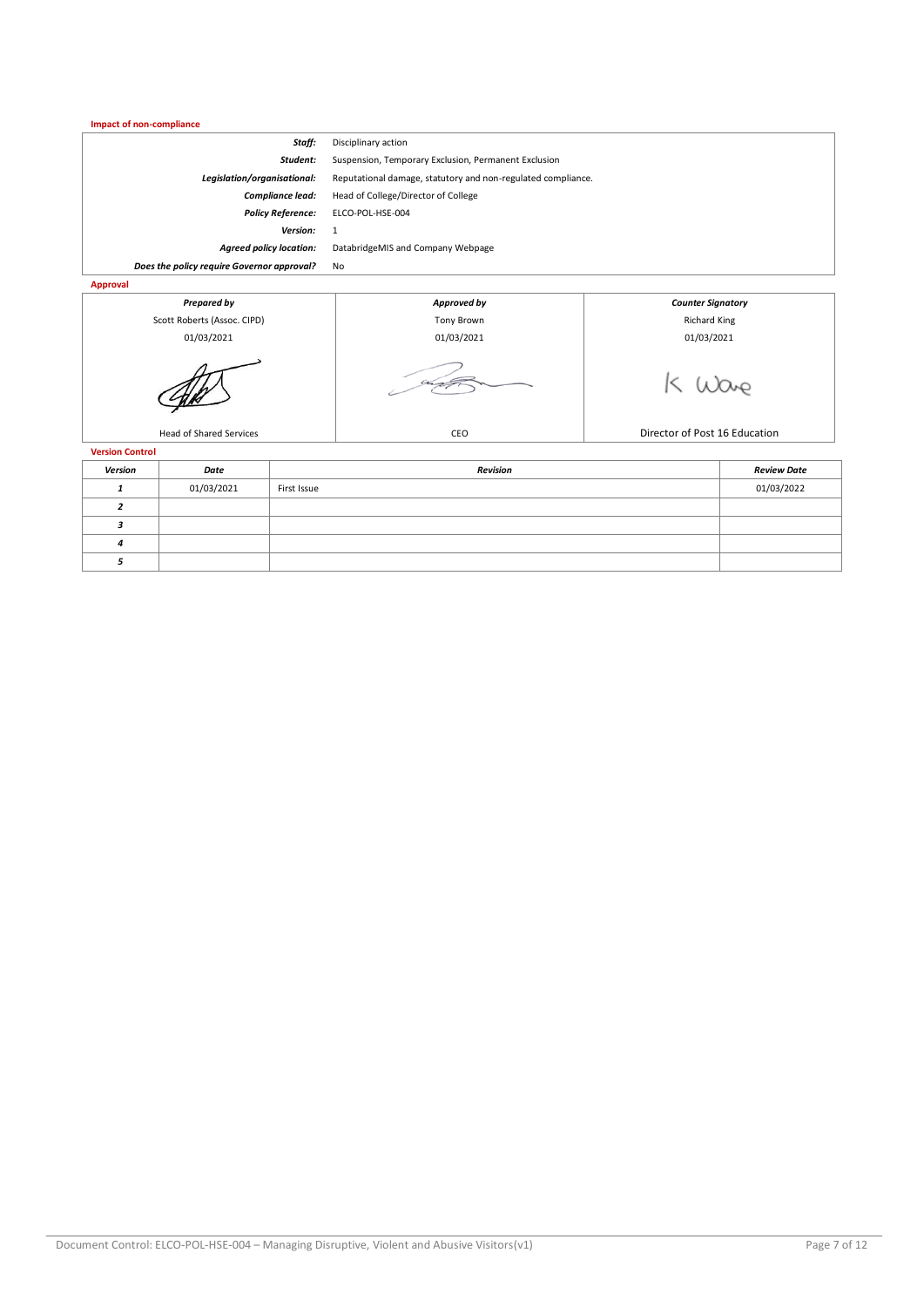Private and Confidential

Name Address Post Code

Date

Dear ...........................

Violence to Staff: Warning

It has been brought to my attention that you have .............................................. against a member of my staff. It is my duty to warn you that this is entirely unacceptable behaviour within a college.

The Governing Body and I, as Head of College, will not tolerate violent or abusive behaviour to any members of staff in this college. I must remind you that the college site is private property, and that you have no legal right to enter the college without prior invitation/appointment.

If this behaviour continues, then I shall have no option but to take this matter further. Yours sincerely

Yours Sincerely

Head of College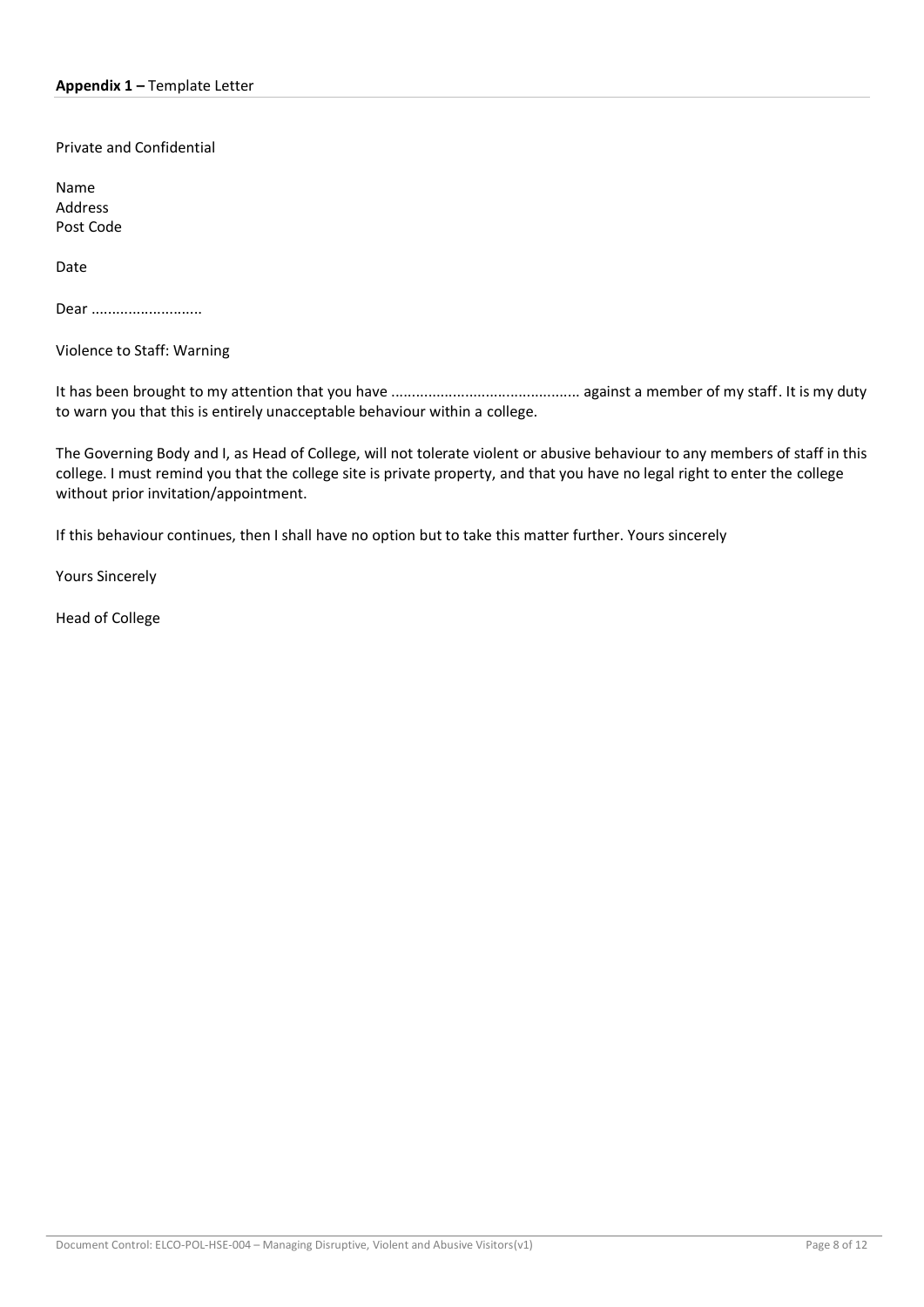#### **Introduction**

- o The College will take a realistic view of security and violence and consider sensible measures which are proportionate to the problems identified.
- $\circ$  The College has a clear legal duty to assess the risks to staff and reduce the risk so far as is reasonably practicable. Security measures can help to reduce the risk of violence.
- o The College will carry out regular security audits.

These measures alone cannot guarantee personal safety of college staff, students and visitors. The aim of risk assessment is to ensure that physical control measures are effective, clear procedures are in place and staff are competent to carry out their activities safely. Risk assessment will therefore need to consider all hazardous activities, asses the level of risk in relation to all factors and ensure the introduction of control measures to reduce the risk to an acceptable level. This document is intended to outline the framework of risk assessment in relation to the management and control of violence in educational establishments.

#### **Principles**

- o Anyone carrying out a risk assessment must be competent to do so.
- o Training will be provided for training staff where necessary.
- $\circ$  Staff will be given adequate time and appropriate support to enable them to carry out risk assessments.
- o The process will be co-ordinated and monitored by the Head of College.
- $\circ$  Staff will be involved in the risk assessment process. Good consultation at all stages of the process will help to ensure that all risks are identified and that control measures are appropriate and realistic.
- o The significant findings of the risk assessments will be recorded as well as the proposed action or procedure to reduce or remove the risk.
- $\circ$  The College will retain copies of the completed risk assessment forms and ensure that all staff are made aware of the actions taken or the procedures to be introduced. The assessments will need to be reviewed if new information comes to light or if a serious incident occurs. In any case the assessments need to be reviewed annually to ensure that they are still relevant.

#### **Practice**

Risk assessments should be carried out in such a way that examines all aspects of the college activities, environment and location. Whilst generic risk assessments are only used as a guide more detailed assessments are often required if there are specific problems. The College will therefore need to consider the risk of violence and ensure that specific control measures are in place to remove or reduce the risk to an acceptable level. Activities to consider in more detail include:

- o home visits
- o parent/student interviews
- $\circ$  dealing with serious disruptive behaviour by students
- o working outside normal working hours
- o working in isolation, lone working
- o call-out following activation of fire or intruder alarms, outside of normal working hours
- o working at a remote site e.g. remote sports area;
- o dealing with intruders

The College has a policy for how and when to physically intervene with a student (Physical Intervention Policy & Behaviour policy). Where a student requires repeated physical management an appropriate 'Support Plan' will be agreed. Where a plan is agreed with reference to Physical Intervention, a risk assessment should also be carried out.

All of the activities listed above will need a detailed risk assessment before the activity takes place. The process for conducting such risk assessments is contained in the Health and Safety Executive guidance 'The Five Steps to Risk Assessment'.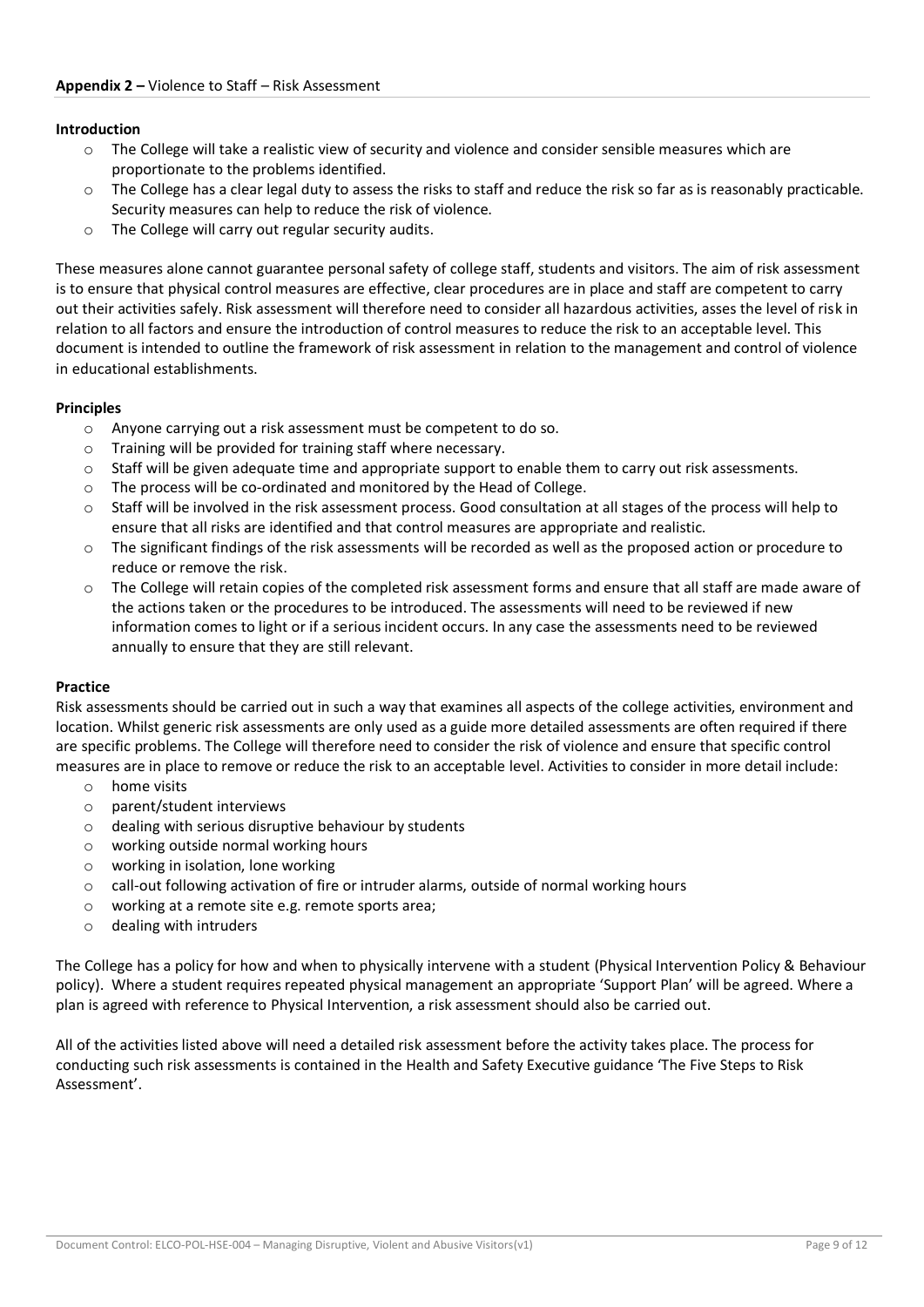## **Appendix 3 –** Databridge Event

| Employee (Personal details of person assaulted) |  |  |  |  |  |  |
|-------------------------------------------------|--|--|--|--|--|--|
|                                                 |  |  |  |  |  |  |
|                                                 |  |  |  |  |  |  |
| Details of Perpetrator                          |  |  |  |  |  |  |
|                                                 |  |  |  |  |  |  |
|                                                 |  |  |  |  |  |  |
| Details of the Incident                         |  |  |  |  |  |  |
|                                                 |  |  |  |  |  |  |
|                                                 |  |  |  |  |  |  |
|                                                 |  |  |  |  |  |  |
|                                                 |  |  |  |  |  |  |
|                                                 |  |  |  |  |  |  |
|                                                 |  |  |  |  |  |  |

Outcome (include details of any follow-up support offered)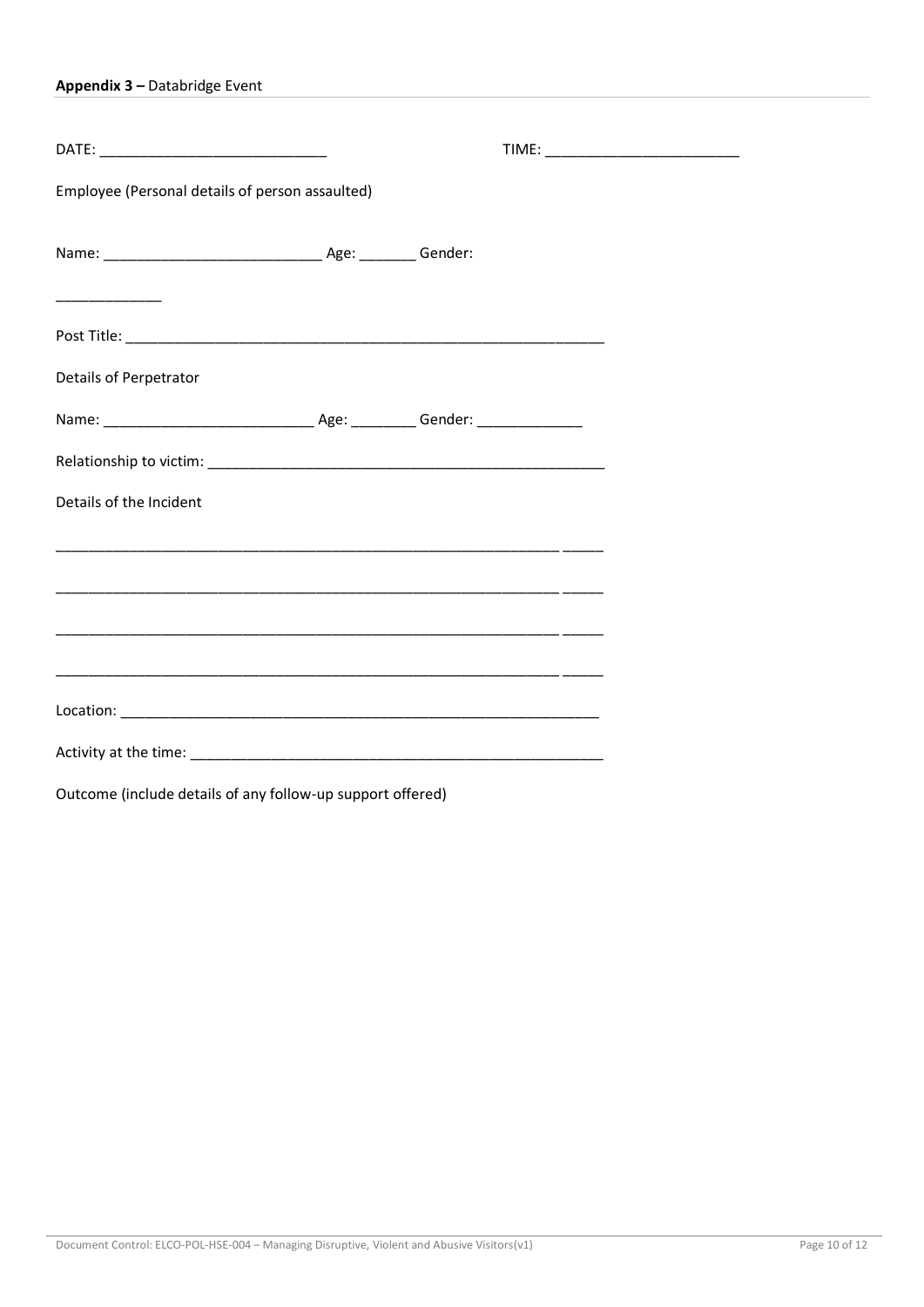#### **Appendix 4 –** Five Steps to Risk Assessment

#### **Introduction**

The following five steps provide a structured approach to Risk Assessment:

#### **Step 1: Look at the Hazards**

List all activities carried out in college or in your department and identify the hazardous activities. Group similarly hazardous activities together as much as possible to allow generic assessment. You must record your assessments along with details of any changes made or planned.

At this stage you must be clear about the differences between hazard and risk:

- $\circ$  Hazard is defined as anything that has the potential to cause harm, i.e. fall from a height, a violent person etc.
- $\circ$  Risk is defined as the chances, great or small, that the hazard will actually cause someone harm.

Risk Assessment should not be carried out in isolation. You will need to talk to the people involved in the activity being assessed. It is also useful to walk around the area concerned and look afresh at what could reasonably be expected to cause harm. Ignore the trivial and concentrate on significant hazards which could result in serious harm or affect several people.

#### **Step 2: Decide who might be harmed**

The identification of all people who you could reasonably foresee may be harmed is a fundamental requirement of risk assessment. Caretakers, cleaners, visitors and contractors should not be forgotten. Expectant mothers may need special consideration as they may be at greater risk as a result of their condition.

#### **Step 3: Evaluate the Risks**

Once all the hazards have been identified it will be necessary to make a judgement on the likelihood of harm occurring. In order to do this, you must consider the worst possible outcome and the probability of occurrence. For example, the use of unsafe electrical equipment has the potential to cause a very serious or even fatal injury. Having identified all hazards and decided which are significant we now need to identify and consider the efficiency of existing controls. You should now be able to decide whether any significant risk remains. Further control measures would then be needed to control the risk.

The outcome of your assessments should be an action plan in the form of a prioritised programme of improving control methods. This allows a sensible planned approach. It is not always possible to do everything 'over- night'. We are often held back for reasons of finance or time. We therefore need to consider all hazards in terms of the level of risk. The greater the level of risk then the greater the need to do something about it.

#### **Step 4: Record your Findings**

The Risk Assessment Template should be used to record all assessments. The action plan should be used to produce the college action plan. This should list all significant risks identified from the exercise and target dates for introduction or improvement of control measures.

#### **Step 5: Review your Assessment**

The regulations require assessments not only to be suitable and sufficient, but also to be maintained to ensure that they remain valid. This means that they must be kept under review and updated periodically i.e. annually or when changes are made to the activity.

How to use the risk assessment forms

- 1. Look at the hazards and activities in your college, particularly where violence could apply.
- 2. Consider who is at risk. Deal with the most serious first.
- 3. Consider how they are at risk.
- 4. Do you have suitable control measures in place?
- 5. If your control measures are not as suggested in the example, do they adequately control the risk?
- 6. If control measures are suitable and in place the resulting risk should be low.
- 7. Tick the box to show that the control measures are in place.
- 8. If control measures are not in place put an ' X' in the box, and decide if the resulting risk is high, medium or low. Make a note of the control measures that are needed in the comments – actions box.
- 9. Put control measures into practice. Ensure staff are aware of and use the control measures.
- 10. Sign and date the assessment and enter the review date